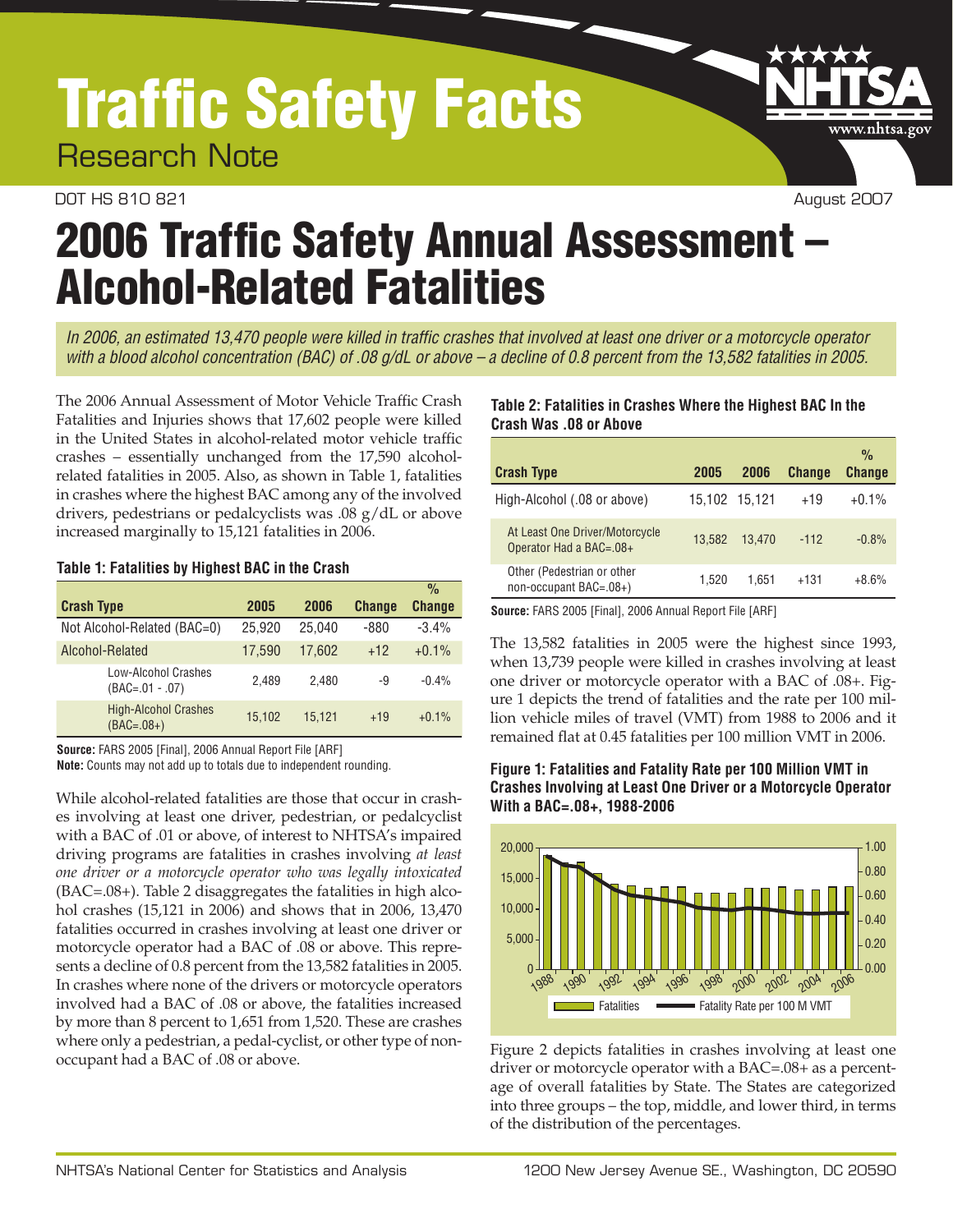

**Source:** National Center for Statistics and Analysis, 2006 FARS Annual Report File

Table 3 depicts the age of the fatally injured people in crashes involving at least one driver or motorcycle operator with a BAC=.08+. The only increases from 2005 were seen in the younger age groups, namely 16- to 20- and 21- to 34-yearolds. Fatalities to 16- to 20-year-olds increased by about 4 percent while those among 21- to 34-year-olds increased marginally by about 1 percent.

**Table 3: Fatalities, by Age, in Crashes Involving at Least One Driver/Motorcycle Operator With BAC=.08+, 2005-2006**

| Age          | 2005   | 2006   | <b>Change</b> | % Change |
|--------------|--------|--------|---------------|----------|
| Under 16     | 421    | 382    | $-39$         | $-9.3%$  |
| $16 - 20$    | 1,586  | 1,648  | $+62$         | $+3.9%$  |
| $21 - 34$    | 5,281  | 5,319  | $+38$         | $+0.7%$  |
| $35 - 44$    | 2,653  | 2,573  | $-80$         | $-3.0%$  |
| 45-64        | 2,909  | 2,851  | $-58$         | $-2.0%$  |
| $65+$        | 694    | 645    | $-49$         | $-7.1%$  |
| Unknown      | 37     | 51     | $+14$         |          |
| <b>Total</b> | 13.582 | 13.470 | $-112$        | $-0.8%$  |

**Source:** FARS 2005 [Final], 2006 Annual Report File [ARF]

Table 4 depicts the role of the fatally injured people in crashes involving at least one driver or motorcycle operator with a BAC=.08+. A majority, about 64 percent, of the fatalities in such crashes are the drivers/motorcycle operators with BACs=.08+ and about 18 percent are those riding with them. **Table 4: Fatalities, by Role, in Crashes Involving at Least One Driver/Motorcycle Operator With BAC=.08+, 2005-2006**

|                                                                           | 2005          |                 | 2006          |                        |
|---------------------------------------------------------------------------|---------------|-----------------|---------------|------------------------|
| Role                                                                      | <b>Number</b> | $%$ of<br>Total | <b>Number</b> | $%$ of<br><b>Total</b> |
| Driver/ Motorcycle<br>Operator With BAC=.08+                              | 8,489         | 62.5%           | 8,615         | 64.0%                  |
| Passenger Riding w/Driver<br>or Motorcycle Operator<br>With $BAC = .08 +$ | 2.509         | 18.5%           | 2.429         | 18.0%                  |
| Sub-Total                                                                 | 10.998        | 81.0%           | 11,044        | 82.0%                  |
| <b>Occupants of Other</b><br><b>Vehicles</b>                              | 1,640         | 12.1%           | 1,597         | 11.9%                  |
| <b>Nonoccupants</b>                                                       | 920           | 6.8%            | 807           | 6.0%                   |
| <b>Others</b>                                                             | 23            | 0.2%            | 22            | 0.2%                   |
| Total                                                                     | 13,582        | 100%            | 13.470        | 100%                   |

**Source:** FARS 2005 [Final], 2006 Annual Report File [ARF]

### **Characteristics of Drivers/Motorcycle Operators With BAC=.08+**

This section discusses some of the driver characteristics (age, gender) and the circumstances (day of the week, single versus multiple vehicle, etc.) surrounding the crashes that involved at least one driver or motorcycle operator with a BAC=.08+. All the counts and percentages presented in this section relate to the number of drivers/motorcycle operators involved in fatal crashes, both overall and those who had a BAC=.08+. Table 5 depicts the total number of drivers and motorcycle operators involved in fatal crashes and those who had BACs of .08 or above, by the age of the driver. In 2006, while drivers age 21 to 34 constitute 31 percent of all drivers involved, they were over-involved among the drivers with BACs=.08+, constituting about 43 percent of all drivers in fatal crashes with BACs=.08+. Also, there were 79 more 16- to 20-year-old drivers with BACs=.08+ involved in fatal crashes in 2006, which represents a 6-percent increase. Although not shown in the table, in 2006, in crashes involving at least one 21- to 34-yearold driver or motorcycle operator with a BAC of .08+, there were 6,022 fatalities.

| Table 5: Drivers Involved in Fatal Crashes and Number and |  |
|-----------------------------------------------------------|--|
| Percentage That Had a BAC=.08+, By Age                    |  |

| 2005<br><b>Total</b><br>7,334 [12%] | $BAC=.08+$<br>1,271 [10%] | 2006<br><b>Total</b><br>7,286 [13%] | $BAC=.08+$                  |
|-------------------------------------|---------------------------|-------------------------------------|-----------------------------|
|                                     |                           |                                     |                             |
|                                     |                           |                                     |                             |
|                                     |                           |                                     | 1,350 [11%]                 |
| 18,052 [30%]                        | 5,447 [43%]               | 17,677 [31%]                        | 5,404 [43%]                 |
| 10,793 [18%]                        | 2,616 [21%]               | 10,310 [18%]                        | 2,595 [21%]                 |
| 15,509 [26%]                        | 2,573 [20%]               | 15,065 [26%]                        | 2,499 [20%]                 |
| 6,233 [11%]                         | 347 [3%]                  | 5,976 [10%]                         | 369 [3%]                    |
| 1,299 [2%]                          | 317 [3%]                  | 1,381 [2%]                          | 275 [2%]                    |
| 59,220 [100%]                       |                           |                                     | 12,491 [100%]               |
|                                     |                           |                                     | 12,571 [100%] 57,695 [100%] |

**Source:** FARS 2005 [Final], 2006 Annual Report File [ARF]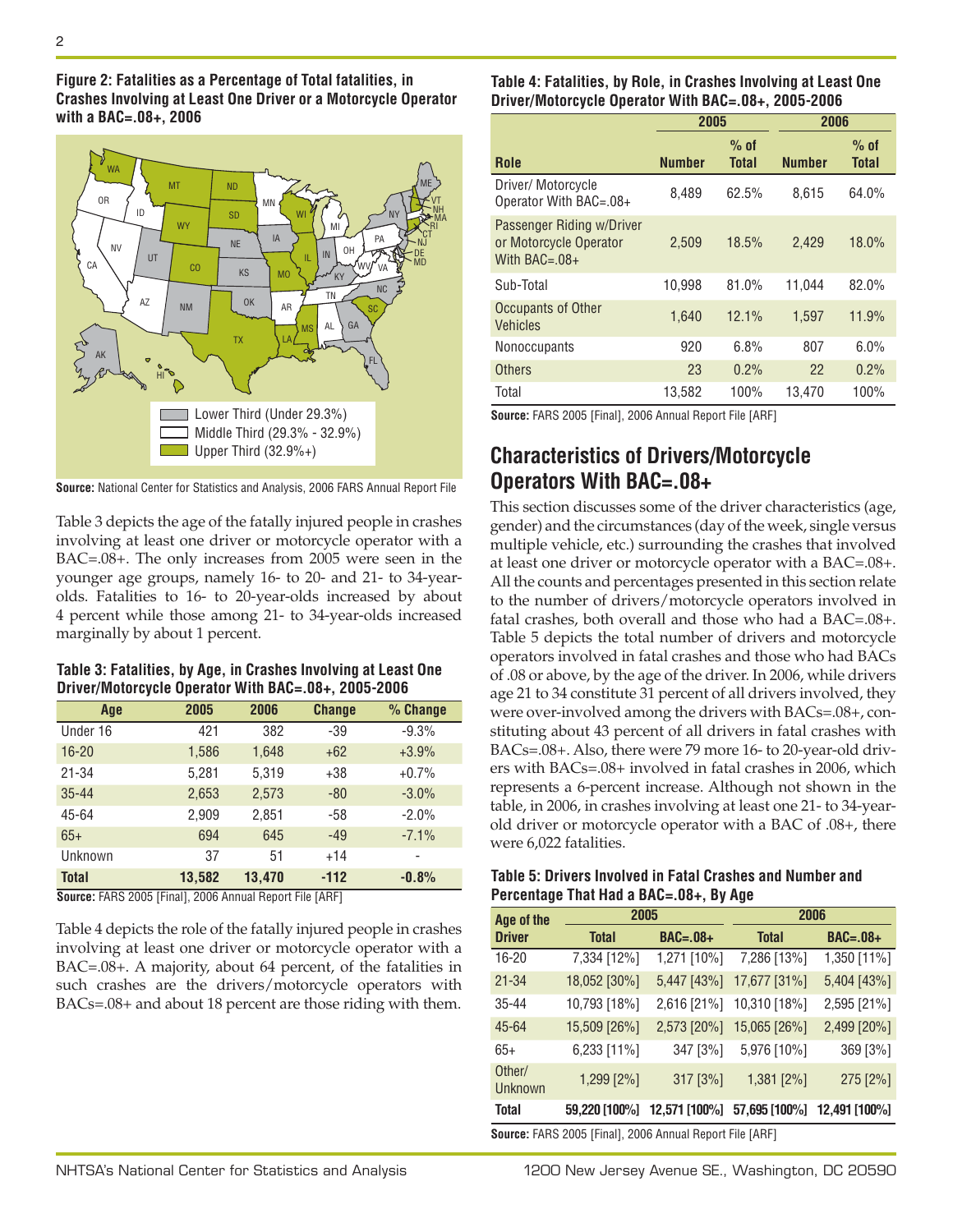As in previous years, in 2006, males comprise a majority, about 81 percent, of all drivers involved in fatal crashes with a BAC=.08+. Also, as shown in Table 6, the number of female drivers involved who had BACs=.08+ increased by 178 – a 9-percent increase. This was in spite of an overall 3-percent drop of the number of female drivers involved in fatal crashes in 2006.

#### **Table 6: Drivers Involved in Fatal Crashes and Number and Percentage Who Had a BAC=.08+, By Sex**

| Sex of the    | 2005            |               | 2006          |               |
|---------------|-----------------|---------------|---------------|---------------|
| <b>Driver</b> | <b>Total</b>    | $BAC=.08+$    | <b>Total</b>  | $BAC=.08+$    |
| Male          | 43,282 [73%]    | 10,330 [82%]  | 41,975 [73%]  | 10,078 [81%]  |
| Female        | 15,059 [25%]    | 1,990 [16%]   | 14,655 [25%]  | $2,168$ [17%] |
| Unknown       | 879 [1%]        | 250 [2%]      | $1,065$ [2%]  | 246 [2%]      |
| <b>Total</b>  | $59,220$ [100%] | 12,571 [100%] | 57,695 [100%] | 12,491 [100%] |

**Source:** FARS 2005 [Final], 2006 Annual Report File [ARF]

Table 7 illustrates the type of vehicles driven by drivers/motorcycle operators involved in fatal crashes with BACs=.08+. In 2006, drivers of passenger cars comprised 43 percent and drivers of light trucks and vans in fatal crashes comprised 42 percent of all drivers/motorcycle operators with BACs=.08+. In 2006, the number of drivers of SUVs involved in fatal crashes with BACs=.08+ increased by 14 percent while the number of drivers of passenger cars declined by 8 percent.

**Table 7: Drivers Involved in Fatal Crashes and Number and Percentage Who Had a BAC=.08+, By Vehicle Type**

| <b>Vehicle</b>          | 2005          |                 |               | 2006            |
|-------------------------|---------------|-----------------|---------------|-----------------|
| <b>Type</b>             | <b>Total</b>  | <b>BAC=.08+</b> | <b>Total</b>  | <b>BAC=.08+</b> |
| Pass Cars               | 25,046 [42%]  | 5,898 [47%]     | 23,988 [42%]  | 5,430 [43%]     |
| <b>Light Trucks</b>     | 22,879 [39%]  | 4,940 [39%]     | 22,185 [38%]  | 5,255 [42%]     |
| <b>SUVs</b>             | 8,150 [14%]   | 1,695 [13%]     | 8,232 [14%]   | 1,925 [15%]     |
| Pickup<br><b>Trucks</b> | 10,941 [18%]  | $2,706$ [22%]   | 10,488 [18%]  | 2,838 [23%]     |
| Motorcycles             | 4,679 [8%]    | 1,262 [10%]     | 4,933 [9%]    | 1,313 [11%]     |
| <b>Large Trucks</b>     | 4,900 [8%]    | $67$ [1%]       | 4,695 [8%]    | 69 [1%]         |
| Other/Unk.              | 1,716 [3%]    | 403 [3%]        | 1,894 [3%]    | 425 [3%]        |
| <b>Total</b>            | 59,220 [100%] | 12,571 [100%]   | 57,695 [100%] | 12,491 [100%]   |

**Source:** FARS 2005 [Final], 2006 Annual Report File [ARF]

Table 8 illustrates the distribution of drivers/motorcycle operators with a BAC=.08+ by the day of the week. In 2006, while 40 percent of drivers/motorcycle operators involved in all fatal crashes were in weekend crashes, about 58 percent of drivers/motorcycle operators with a BAC=.08+ involved in fatal crashes were in crashes that occurred during the weekend.

#### **Table 8: Drivers Involved in Fatal Crashes and Number and Percentage Who Had a BAC=.08+, By Day of the Week**

| Day of the   | 2005            |                 |                 | 2006          |
|--------------|-----------------|-----------------|-----------------|---------------|
| <b>Week</b>  | <b>Total</b>    | $BAC=.08+$      | <b>Total</b>    | $BAC=.08+$    |
| Weekday      | 35,780 [60%]    | 5,358 [43%]     | 34,363 [60%]    | 5,218 [42%]   |
| Weekend      | 23,346 [39%]    | 7,167 [57%]     | 23,240 [40%]    | 7,234 [58%]   |
| Unknown      | $94 [0\%]$      | 46 [0%]         | $92 [0\%]$      | 39[0%]        |
| <b>Total</b> | $59,220$ [100%] | $12,571$ [100%] | $57,695$ [100%] | 12,491 [100%] |

**Source:** FARS 2005 [Final], 2006 Annual Report File [ARF]

Table 9 depicts the type of the fatal crash, i.e., single versus multi vehicle, in which drivers/motorcycle operators were involved. In 2006, about 67 percent of the drivers/motorcycle operators involved in fatal crashes who had a BAC=.08+ were in a single vehicle crash. In comparison, only 39 percent of all fatal crashes were single vehicle crashes. Also, drivers/motorcycle operators involved in fatal crashes with a BAC=.08+ in Multi vehicle crashes declined by 157 [4 % decline].

#### **Table 9: Drivers Involved in Fatal Crashes and Number and Percentage Who Had a BAC=.08+, By Type of the Crash**

| <b>Type of</b> | 2005           |                                                         |                            | 2006        |
|----------------|----------------|---------------------------------------------------------|----------------------------|-------------|
| <b>Crash</b>   | <b>Total</b>   | $BAC=.08+$                                              | <b>Total</b>               | $BAC=.08+$  |
| Single Veh     | 22,596 [38%]   |                                                         | 8,314 [66%] 22,627 [39%]   | 8,391 [67%] |
| Multi Veh      | $36,624$ [62%] |                                                         | $4,257$ [34%] 35,068 [61%] | 4,100 [33%] |
| Total          |                | 59,220 [100%] 12,571 [100%] 57,695 [100%] 12,491 [100%] |                            |             |

**Source:** FARS 2005 [Final], 2006 Annual Report File [ARF]

Table 10 highlights recidivism, i.e., drivers/motorcycle operators with a driving while intoxicated (DWI) conviction within the last 3 years from the date of the crash as reported to FARS. In 2006, about 7 percent of all drivers with a BAC=.08+ had a prior DWI conviction within the last 3 years (from the date of the crash). However, the number of drivers with a BAC=.08+ who had at least one DWI conviction in the last 3 years (from the date of the crash) declined by 142 (14% decline).

**Table 10: Drivers Involved in Fatal Crashes and Number and Percentage Who Had a BAC=.08+, By Prior DWI Conviction**

| <b>Prior DWI</b>  | 2005         |                                                         |              | 2006           |
|-------------------|--------------|---------------------------------------------------------|--------------|----------------|
| <b>Conviction</b> | <b>Total</b> | $BAC=.08+$                                              | <b>Total</b> | $BAC=.08+$     |
| 1 or More         | 1,736 [3%]   | $1,038$ [8%]                                            | $1,529$ [3%] | 896 [7%]       |
| <b>None</b>       |              | 57,484 [97%] 11,534 [92%] 56,166 [97%]                  |              | $11,596$ [93%] |
| Total             |              | 59,220 [100%] 12,571 [100%] 57,695 [100%] 12,491 [100%] |              |                |

**Source:** FARS 2005 [Final], 2006 Annual Report File [ARF]

Figure 3 depicts the distribution of BAC among all drivers/ motorcycle operators who had a positive BAC (BAC=.01+) in 2006. Excluded from the figure is the number of drivers who had no alcohol (BAC=0). In 2006, 50 percent of the drivers/ motorcycle operators involved in fatal crashes with a positive BAC had a BAC of .16 or above. So, .16 g/dL represents the median BAC level – the BAC at or above which half of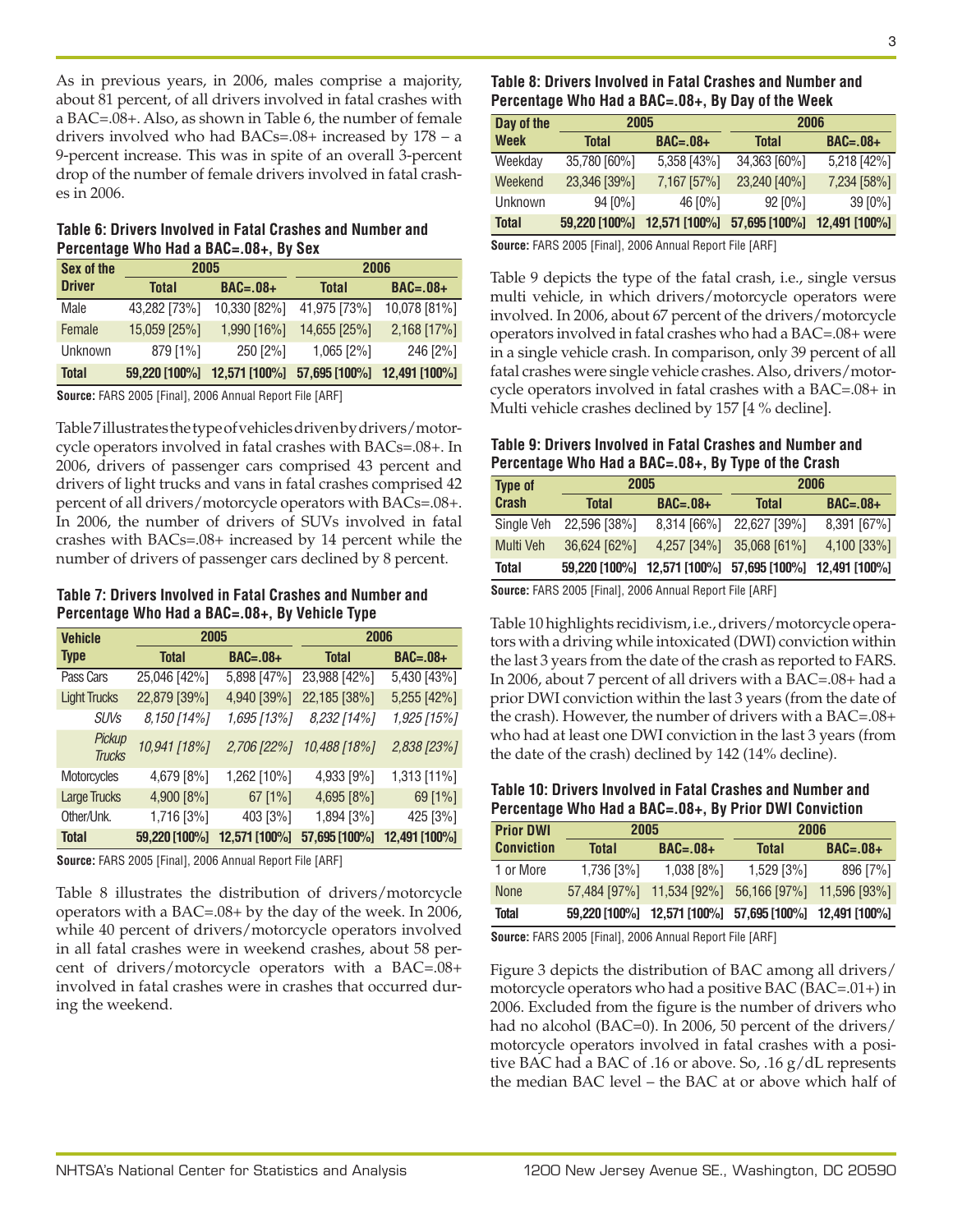the drivers/motorcycle operators. About 84 percent of the drivers/motorcycle operators involved in fatal crashes with a positive BAC had a BAC of .08 or above.

#### **Figure 3: Distribution of Blood Alcohol Concentration (BAC) Values Among Drivers and Motorcycle Operators With Positive BAC Values 2006**



## **Alcohol-Related Fatalities and Fatalities in Crashes Involving at Least One Driver or Motorcycle Operator With a BAC=.08+, by State**

Table 11 (overleaf) compares the total number of fatalities for 2005 and 2006, in crashes involving at least one driver or a motorcycle operator with a BAC of .08+, the change in the number of fatalities, and the percent change for each State, the District of Columbia, and Puerto Rico. Twenty-two States had increases in the number of fatalities in crashes involving at least one driver or a motorcycle operator who had an illegal per se level (.08+) while 28 States, the District of Columbia, and Puerto Rico had decreases. In terms of the number of fatalities in crashes involving at least one driver or a motorcycle operator with a BAC=.08+, Florida had the largest decline of 147 fatalities in 2006. The 34 fatality increase in Arizona, Kansas, and Texas was the largest increase among the States.

The *italicised* States in Table 11 are those that had increases in 2006 in the number of fatalities in crashes involving at least one driver or a motorcycle operator with a BAC=.08+.

Note: Alcohol involvement among drivers and fatalities are determined by known BAC values when they are reported to FARS and imputed BAC values when they are not reported to FARS. For more information on imputation of missing BACs in FARS, please refer to a NHTSA Technical Report *Multiple Imputation of Missing BAC in FARS, DOT HS 8080816.* <http://www-nrd.nhtsa.dot.gov/Pubs/808816.PDF>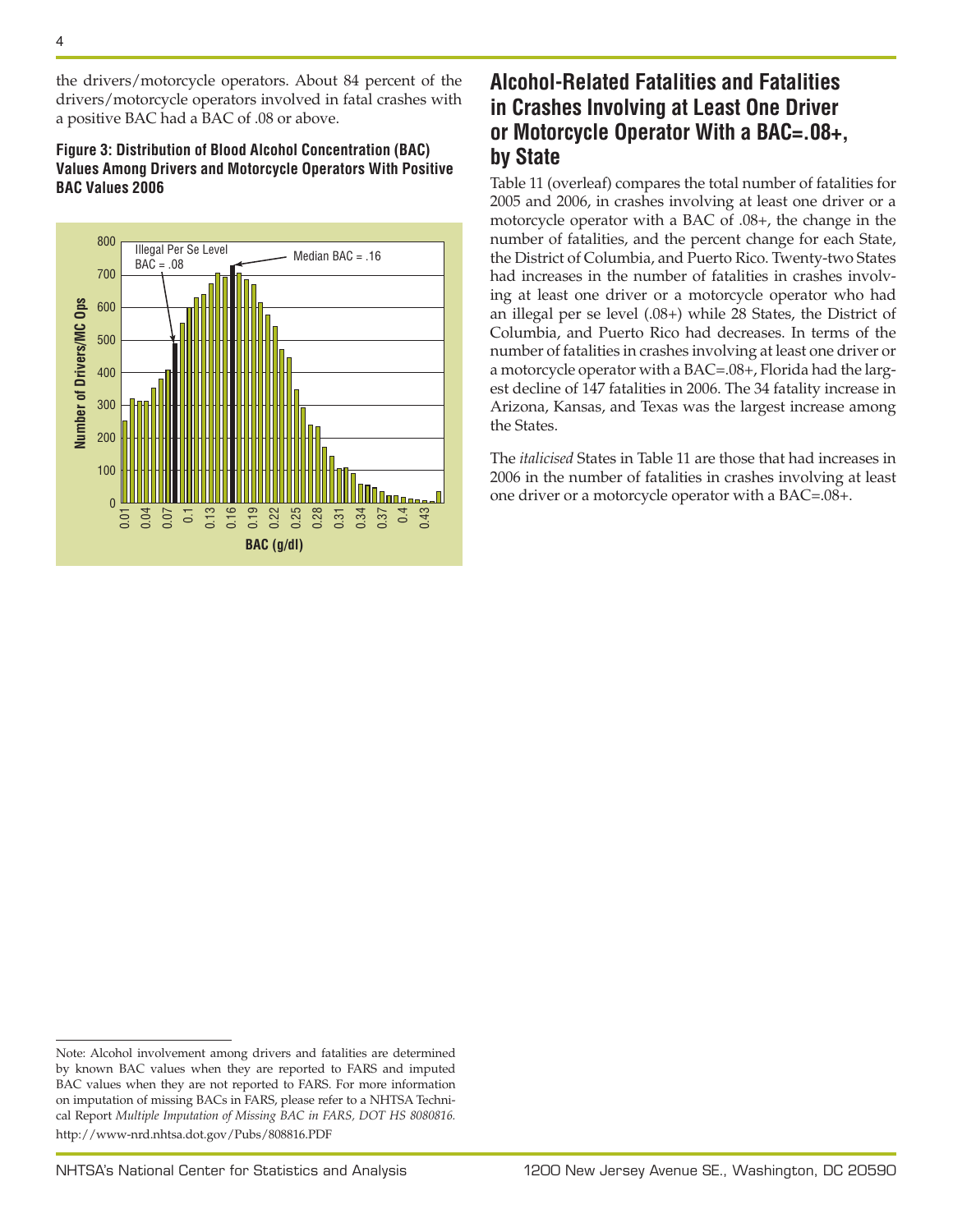| Table 11: Total Fatalities in Motor Vehicle Traffic Crashes, Alcohol-Related Fatalities, Fatalities in Crashes Involving at Least One |  |
|---------------------------------------------------------------------------------------------------------------------------------------|--|
| Driver/Motorcycle Operator With BAC=.08+, Change and Percent Change, 2005-2006                                                        |  |

|                       | 2005         |                        |      |            | 2006         |                        |               |            | 2005 to 2006 Change (% Change) |                        |                       |
|-----------------------|--------------|------------------------|------|------------|--------------|------------------------|---------------|------------|--------------------------------|------------------------|-----------------------|
|                       |              |                        |      | Drv/MC     |              |                        |               | Drv/MC     |                                |                        | <b>In Crashes</b>     |
|                       |              | <b>Alcohol-Related</b> |      | Op.08+     |              | <b>Alcohol-Related</b> |               | Op.08+     |                                |                        | <b>Involving Drv/</b> |
| <b>State</b>          | <b>Total</b> | <b>Num</b>             | $\%$ | <b>Num</b> | <b>Total</b> | <b>Num</b>             | $\frac{0}{0}$ | <b>Num</b> | <b>Total</b>                   | <b>Alcohol-Related</b> | MC Op .08+            |
| Alabama               | 1,148        | 445                    | 39%  | 373        | 1,208        | 475                    | 39%           | 384        | $+60 (+5.2\%)$                 | $+30 (+6.7%)$          | $+11 (+2.9\%)$        |
| Alaska                | 73           | 37                     | 50%  | 29         | 74           | 23                     | 31%           | 20         | $+1$ (+1.4%)                   | $-14$ $(-37.8%)$       | $-9(-31.0\%)$         |
| Arizona               | 1,179        | 508                    | 43%  | 375        | 1,288        | 585                    | 45%           | 409        | $+109 (+9.2\%)$                | $+77 (+15.2%)$         | $+34 (+9.1\%)$        |
| Arkansas              | 654          | 218                    | 33%  | 180        | 665          | 254                    | 38%           | 197        | $+11 (+1.7%)$                  | $+36 (+16.5%)$         | $+17 (+9.4\%)$        |
| California            | 4,333        | 1,769                  | 41%  | 1,298      | 4,236        | 1,779                  | 42%           | 1,276      | $-97$ $(-2.2\%)$               | $+10 (+0.6\%)$         | $-22$ ( $-1.7\%$ )    |
| Colorado              | 606          | 252                    | 42%  | 206        | 535          | 226                    | 42%           | 177        | $-71$ $(-11.7%)$               | $-26$ ( $-10.3\%$ )    | $-29(-14.1\%)$        |
| Connecticut           | 278          | 130                    | 47%  | 98         | 301          | 129                    | 43%           | 109        | $+23 (+8.3\%)$                 | $-1$ ( $-0.8\%$ )      | $+11 (+11.2%)$        |
| <b>Delaware</b>       | 133          | 64                     | 48%  | 51         | 148          | 57                     | 39%           | 43         | $+15 (+11.3%)$                 | $-7$ ( $-10.9%$ )      | $-8$ ( $-15.7\%$ )    |
| Dist. of Columbia     | 48           | 28                     | 58%  | 19         | 37           | 18                     | 48%           | 12         | $-11$ ( $-22.9%$ )             | $-10$ ( $-35.7\%$ )    | $-7$ ( $-36.8\%$ )    |
| Florida               | 3,518        | 1,553                  | 44%  | 1,106      | 3,374        | 1,376                  | 41%           | 959        | $-144(-4.1\%)$                 | $-177$ $(-11.4\%)$     | $-147$ ( $-13.3\%$ )  |
| Georgia               | 1,729        | 562                    | 33%  | 433        | 1,693        | 604                    | 36%           | 464        | $-36(-2.1\%)$                  | $+42 (+7.5%)$          | $+31 (+7.2%)$         |
| Hawaii                | 140          | 72                     | 51%  | 54         | 161          | 84                     | 52%           | 63         | $+21 (+15.0\%)$                | $+12 (+16.7%)$         | $+9 (+16.7%)$         |
| Idaho                 | 275          | 89                     | 32%  | 82         | 267          | 106                    | 40%           | 84         | $-8$ ( $-2.9%$ )               | $+17 (+19.1\%)$        | $+2 (+2.4\%)$         |
| <b>Illinois</b>       | 1,363        | 595                    | 44%  | 458        | 1,254        | 594                    | 47%           | 444        | $-109(-8.0\%)$                 | $-1$ $(-0.2\%)$        | $-14(-3.1\%)$         |
| Indiana               | 938          | 325                    | 35%  | 254        | 899          | 319                    | 36%           | 247        | $-39(-4.2\%)$                  | $-6$ $(-1.8\%)$        | $-7$ ( $-2.8\%$ )     |
| lowa                  | 450          | 117                    | 26%  | 94         | 439          | 148                    | 34%           | 122        | $-11$ $(-2.4\%)$               | $+31 (+26.5%)$         | $+28 (+29.8%)$        |
| Kansas                | 428          | 142                    | 33%  | 101        | 468          | 170                    | 36%           | 135        | $+40 (+9.3\%)$                 | $+28 (+19.7%)$         | $+34 (+33.7%)$        |
| Kentucky              | 985          | 311                    | 32%  | 249        | 913          | 272                    | 30%           | 222        | $-72$ $(-7.3%)$                | $-39(-12.5%)$          | $-27$ ( $-10.8\%$ )   |
| Louisiana             | 963          | 439                    | 46%  | 334        | 982          | 475                    | 48%           | 364        | $+19 (+2.0\%)$                 | $+36 (+8.2\%)$         | $+30 (+9.0\%)$        |
| <b>Maine</b>          | 169          | 60                     | 35%  | 50         | 188          | 74                     | 39%           | 51         | $+19 (+11.2%)$                 | $+14 (+23.3%)$         | $+1$ (+2.0%)          |
| <b>Maryland</b>       | 614          | 239                    | 39%  | 165        | 651          | 268                    | 41%           | 193        | $+37 (+6.0\%)$                 | $+29 (+12.1\%)$        | $+28 (+17.0\%)$       |
|                       | 441          | 186                    | 42%  | 148        | 430          | 174                    | 40%           | 137        |                                | $-12$ ( $-6.5\%$ )     |                       |
| <b>Massachusetts</b>  |              |                        |      | 327        |              |                        |               |            | $-11$ $(-2.5%)$                |                        | $-11(-7.4\%)$         |
| Michigan              | 1,129        | 438                    | 39%  |            | 1,085        | 440                    | 41%           | 332        | $-44$ ( $-3.9\%$ )             | $+2 (+0.5\%)$          | $+5 (+1.5%)$          |
| Minnesota             | 559          | 208                    | 37%  | 163        | 494          | 183                    | 37%           | 151        | $-65$ ( $-11.6\%$ )            | $-25$ ( $-12.0\%$ )    | $-12$ ( $-7.4\%$ )    |
| Mississippi           | 931          | 390                    | 42%  | 322        | 911          | 375                    | 41%           | 320        | $-20$ $(-2.1\%)$               | $-15$ ( $-3.8\%$ )     | $-2$ ( $-0.6\%$ )     |
| <b>Missouri</b>       | 1,257        | 535                    | 43%  | 420        | 1,096        | 500                    | 46%           | 380        | $-161$ $(-12.8%)$              | $-35(-6.5%)$           | $-40$ ( $-9.5\%$ )    |
| Montana               | 251          | 125                    | 50%  | 108        | 263          | 126                    | 48%           | 103        | $+12 (+4.8\%)$                 | $+1 (+0.8\%)$          | $-5$ ( $-4.6\%$ )     |
| <b>Nebraska</b>       | 276          | 93                     | 34%  | 74         | 269          | 89                     | 33%           | 70         | $-7$ ( $-2.5\%$ )              | $-4$ $(-4.3\%)$        | $-4$ $(-5.4\%)$       |
| Nevada                | 427          | 169                    | 40%  | 135        | 432          | 186                    | 43%           | 142        | $+5 (+1.2%)$                   | $+17 (+10.1\%)$        | $+7$ ( $+5.2\%$ )     |
| <b>New Hampshire</b>  | 166          | 61                     | 37%  | 54         | 127          | 52                     | 41%           | 47         | $-39$ ( $-23.5%$ )             | $-9(-14.8%)$           | $-7$ ( $-13.0\%$ )    |
| New Jersey            | 747          | 284                    | 38%  | 203        | 772          | 341                    | 44%           | 224        | $+25 (+3.3\%)$                 | $+57 (+20.1%)$         | $+21 (+10.3%)$        |
| <b>New Mexico</b>     | 488          | 193                    | 40%  | 149        | 484          | 186                    | 38%           | 136        | $-4$ $(-0.8\%)$                | $-7$ ( $-3.6\%$ )      | $-13(-8.7%)$          |
| New York              | 1,434        | 580                    | 40%  | 417        | 1,456        | 558                    | 38%           | 397        | $+22 (+1.5%)$                  | $-22$ ( $-3.8\%$ )     | $-20$ ( $-4.8\%$ )    |
| <b>North Carolina</b> | 1,547        | 562                    | 36%  | 429        | 1,559        | 554                    | 36%           | 420        | $+12 (+0.8\%)$                 | $-8(-1.4\%)$           | $-9(-2.1\%)$          |
| North Dakota          | 123          | 59                     | 48%  | 46         | 111          | 50                     | 45%           | 41         | $-12$ $(-9.8\%)$               | $-9$ ( $-15.3\%$ )     | $-5$ ( $-10.9%$ )     |
| Ohio                  | 1,321        | 519                    | 39%  | 395        | 1,238        | 488                    | 39%           | 377        | $-83(-6.3%)$                   | $-31(-6.0\%)$          | $-18(-4.6%)$          |
| Oklahoma              | 803          | 286                    | 36%  | 232        | 765          | 263                    | 34%           | 201        | $-38(-4.7%)$                   | $-23$ $(-8.0\%)$       | $-31$ ( $-13.4\%$ )   |
| Oregon                | 487          | 177                    | 36%  | 125        | 477          | 196                    | 41%           | 148        | $-10(-2.1\%)$                  | $+19 (+10.7%)$         | $+23 (+18.4\%)$       |
| Pennsylvania          | 1,616        | 639                    | 40%  | 526        | 1,525        | 600                    | 39%           | 487        | $-91 (+5.6\%)$                 | $-39(-6.1\%)$          | $-39(-7.4%)$          |
| Rhode Island          | 87           | 48                     | 55%  | 34         | 81           | 42                     | 51%           | 29         | $-6(-6.9%)$                    | $-6$ ( $-12.5\%$ )     | $-5$ ( $-14.7\%$ )    |
| South Carolina        | 1,094        | 555                    | 51%  | 436        | 1,037        | 523                    | 50%           | 420        | $-57$ $(-5.2\%)$               | $-32$ ( $-5.8\%$ )     | $-16(-3.7%)$          |
| South Dakota          | 186          | 81                     | 44%  | 70         | 191          | 80                     | 42%           | 69         | $+5 (+2.7%)$                   | $-1$ $(-1.2\%)$        | $-1$ $(-1.4\%)$       |
| Tennessee             | 1,270        | 473                    | 37%  | 376        | 1,287        | 509                    | 40%           | 408        | $+17 (+1.3\%)$                 | $+36 (+7.6%)$          | $+32 (+8.5%)$         |
| <b>Texas</b>          | 3,536        | 1,672                  | 47%  | 1,320      | 3,475        | 1,677                  | 48%           | 1,354      | $-61(-1.7%)$                   | $+5 (+0.3%)$           | $+34 (+2.6%)$         |
| Utah                  | 282          | 40                     | 14%  | 33         | 287          | 69                     | 24%           | 54         | $+5 (+1.8\%)$                  | $+29 (+72.5%)$         | $+21 (+63.6%)$        |
| Vermont               | 73           | 30                     | 41%  | 28         | 87           | 29                     | 33%           | 26         | $+14 (+19.2\%)$                | $-1$ $(-3.3\%)$        | $-2$ ( $-7.1\%$ )     |
| Virginia              | 947          | 362                    | 38%  | 279        | 963          | 379                    | 39%           | 300        | $+16 (+1.7%)$                  | $+17 (+4.7%)$          | $+21 (+7.5%)$         |
| Washington            | 649          | 302                    | 46%  | 238        | 630          | 294                    | 47%           | 225        | $-19(-2.9%)$                   | $-8$ ( $-2.6\%$ )      | $-13(-5.5%)$          |
| West Virginia         | 374          | 129                    | 35%  | 110        | 410          | 161                    | 39%           | 129        | $+36 (+9.6\%)$                 | $+32 (+24.8%)$         | $+19 (+17.3%)$        |
| Wisconsin             | 815          | 380                    | 47%  | 322        | 724          | 364                    | 50%           | 305        | $-91(-11.2\%)$                 | $-16(-4.2%)$           | $-17$ $(-5.3\%)$      |
| Wyoming               | 170          | 66                     | 39%  | 54         | 195          | 80                     | 41%           | 67         | $+25 (+14.7%)$                 | $+14 (+21.2%)$         | $+13 (+24.1\%)$       |
| US                    | 43,510       | 17,590                 | 40%  | 13,582     | 42,642       | 17,602                 | 41%           | 13,470     | $-868(-2.0%)$                  | $+12 (+0.1%)$          | $-112(-0.8%)$         |
| Puerto Rico           | 457          | 234                    | 51%  | 160        | 507          | 215                    | 42%           | 144        | $+50 (+10.9\%)$                | $-19(-8.1\%)$          | $-16(-10.0\%)$        |

The information in this Research Note represents only major findings from the 2006 Annual Assessment of Motor Vehicle Traffic Crash Fatalities and Injuries. Internet users may access this Research Note and other general information on traffic safety at:<http://www-nrd.nhtsa.dot.gov/CMSWeb/index.aspx>